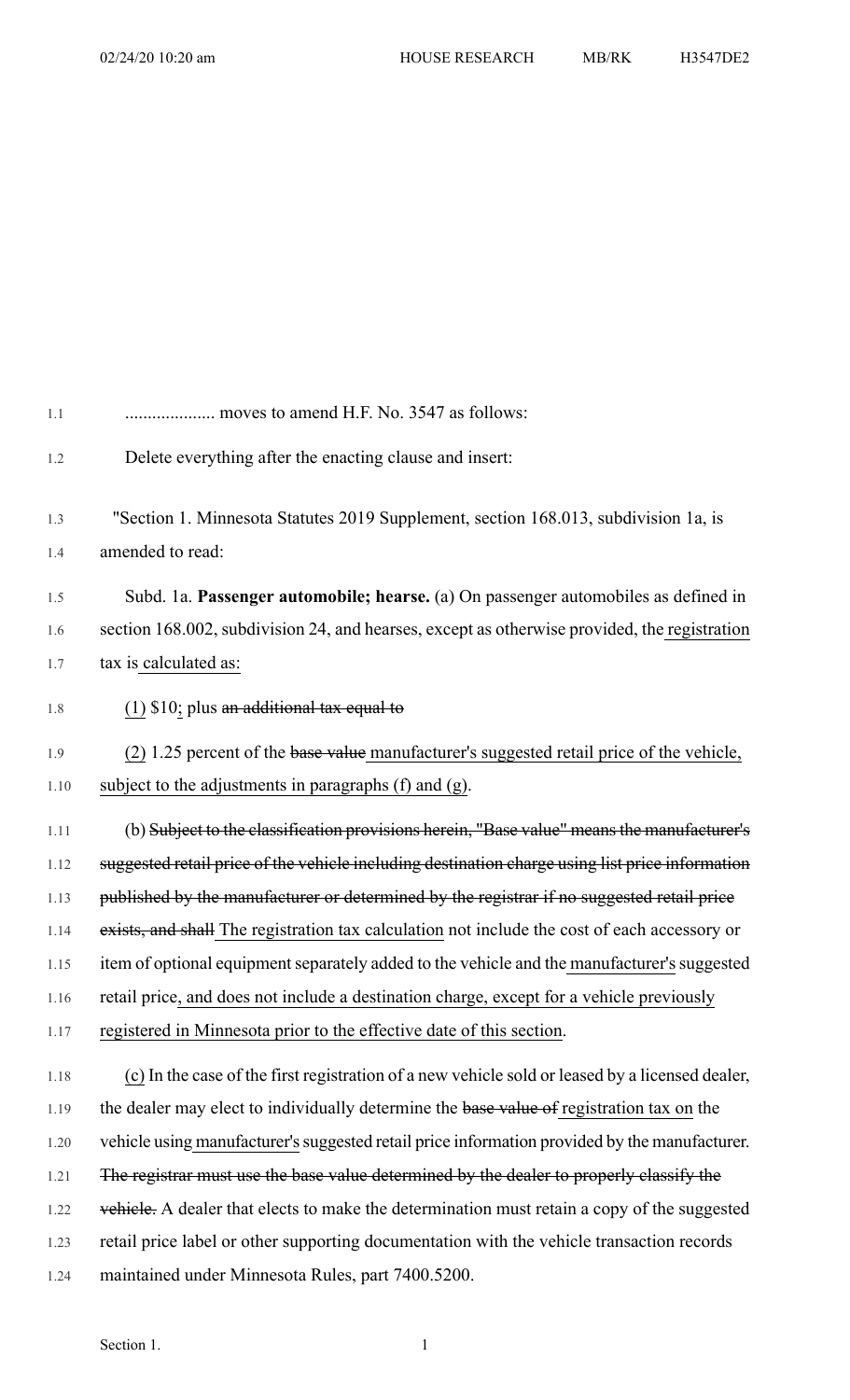| 2.1  | (e) If the manufacturer's list price information contains a single vehicle identification                     |
|------|---------------------------------------------------------------------------------------------------------------|
| 2.2  | number followed by various descriptions and suggested retail prices, the registrar shall                      |
| 2.3  | select from those listings only the lowest price for determining base value.                                  |
| 2.4  | (d) If unable to determine the base value because the vehicle is specially constructed,                       |
| 2.5  | or for any other reason, the registrar may establish such value upon the cost price to the                    |
| 2.6  | purchaser or owner as evidenced by a certificate of cost but not including Minnesota sales                    |
| 2.7  | or use tax or any local sales or other local tax.                                                             |
| 2.8  | (e) The registrar shall classify every vehicle in its proper base value class as follows:                     |
| 2.9  | FROM<br>$H\Theta$                                                                                             |
| 2.10 | $\mathbf{\$\}$<br>$\theta$<br>\$199.99                                                                        |
| 2.11 | $\mathbf{\$}$<br>200<br><del>\$399.99</del>                                                                   |
| 2.12 | and thereafter a series of classes successively set in brackets having a spread of \$200                      |
| 2.13 | consisting of such number of classes as will permit classification of all vehicles.                           |
| 2.14 | (f) The base value for purposes of this section shall be the middle point between the                         |
| 2.15 | extremes of its class.                                                                                        |
| 2.16 | $(g)$ (d) The registrar shall must establish the base value, when new, of every passenger                     |
| 2.17 | automobile and hearse registered prior to the effective date of Extra Session Laws 1971,                      |
| 2.18 | $eh$ apter 31, registration tax using: (1) the amount determined by a licensed dealer under                   |
| 2.19 | paragraph (c), if determined; (2) list price information published by the manufacturer or                     |
| 2.20 | any nationally recognized firm or association compiling such data for the automotive                          |
| 2.21 | industry; or (3) the retail price label as provided by the manufacturer under United States                   |
| 2.22 | Code, title 15, section 1232. If unable to ascertain the base value of any registered vehicle                 |
| 2.23 | in the foregoing manner, the registrar may use any other available source or method.                          |
| 2.24 | (e) The registrar shall must calculate the registration tax using base value information                      |
| 2.25 | available to dealers and deputy registrars at the time the initial application for registration               |
| 2.26 | is submitted. The tax on all previously registered vehicles shall be computed upon the base                   |
| 2.27 | value thus determined taking into account the depreciation provisions of paragraph (h).                       |
| 2.28 | Except for data integrity purposes, the commissioner must not adjust the manufacturer's                       |
| 2.29 | suggested retail price or destination charge for the vehicle in a subsequent registration period.             |
| 2.30 | $\left(\frac{h}{h}\right)$ (f) The annual additional tax calculation under paragraph (a), clause (2), must be |
| 2.31 | computed upon adjusted based on a percentage of the base value identified amount, as                          |

- 2.32 follows: during the first year of vehicle life, upon 100 percent of the base value amount; 2.33 for the second year, 90 percent of such value the amount; for the third year, 80 percent of
- 2.34 such value the amount; for the fourth year, 70 percent of such value the amount; for the